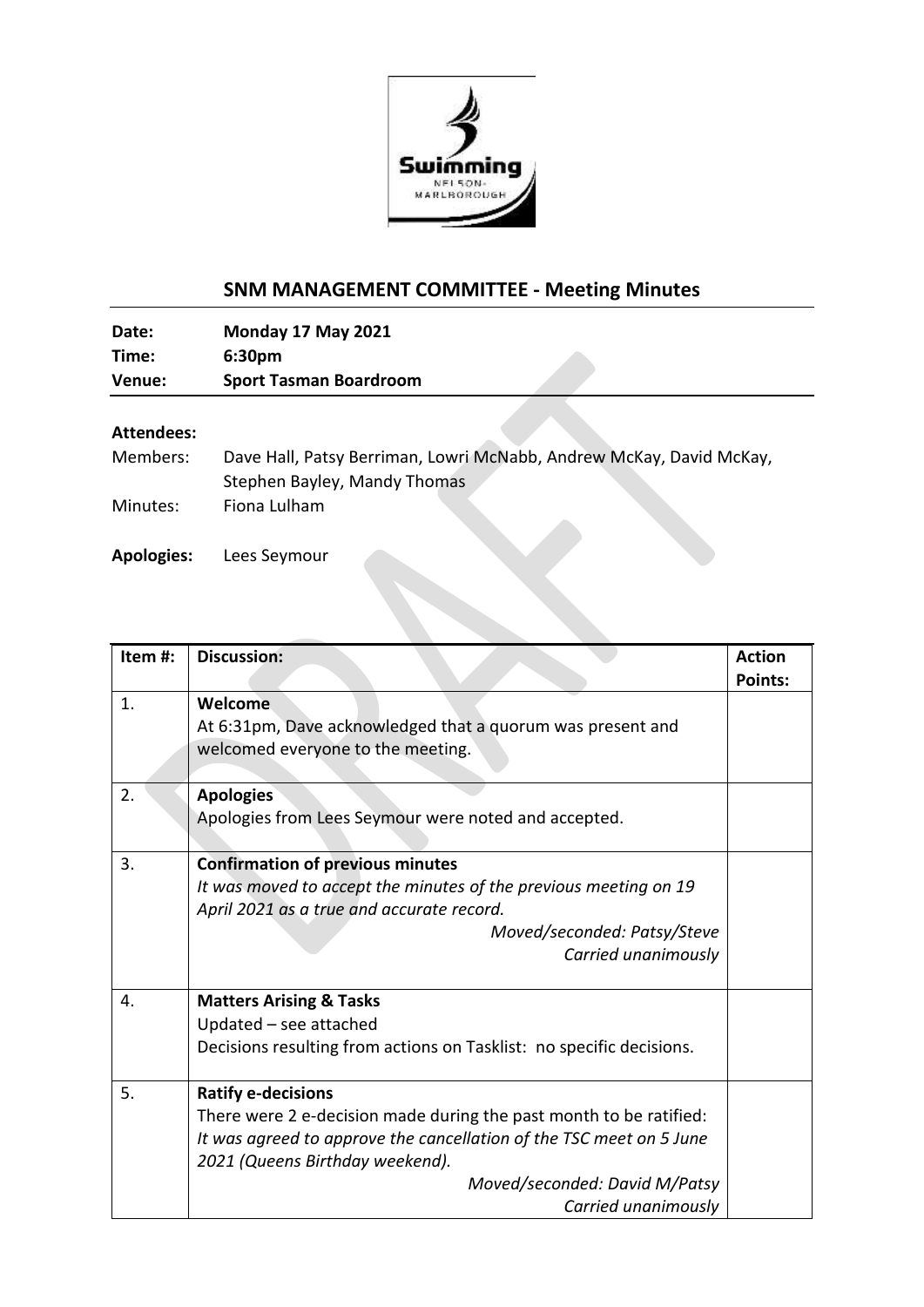|     | It was agreed to apply for funding to Air Rescue Services for pool hire<br>costs for SNM SC and SISC.                                                                                                                                                                                                                                                                                                                                                                                                                                                                                                                                                                                                                                                                                                                                                                                                                                                                       |    |
|-----|-----------------------------------------------------------------------------------------------------------------------------------------------------------------------------------------------------------------------------------------------------------------------------------------------------------------------------------------------------------------------------------------------------------------------------------------------------------------------------------------------------------------------------------------------------------------------------------------------------------------------------------------------------------------------------------------------------------------------------------------------------------------------------------------------------------------------------------------------------------------------------------------------------------------------------------------------------------------------------|----|
|     | Moved/seconded: Patsy/Dave                                                                                                                                                                                                                                                                                                                                                                                                                                                                                                                                                                                                                                                                                                                                                                                                                                                                                                                                                  |    |
|     | Carried unanimously                                                                                                                                                                                                                                                                                                                                                                                                                                                                                                                                                                                                                                                                                                                                                                                                                                                                                                                                                         |    |
| 6.  | <b>Chair Report</b><br>Dave's report for the MC was circulated prior to the meeting and<br>tabled as read.<br>Donna Bouzaid swim clinic - 23 swimmers attending across 2<br>days. Numbers lower than last time, possibly due to timing<br>just after Opens/NAGs/Divs.<br>Dave received feedback from Jenni Gane: For future swim<br>clinics, SNM to think about timing to make the clinic more<br>accessible for Blenheim swimmers. Dave to respond to Jenni<br>around timing.<br>Drug Free Workshop - Dave not able to attend but Lees will<br>welcome and introduce Tracey Lambrechs.                                                                                                                                                                                                                                                                                                                                                                                     | AP |
| 7.  | <b>Strategic Plan/KPI Implementation</b><br>Nothing to report as Lees not at meeting. Ongoing                                                                                                                                                                                                                                                                                                                                                                                                                                                                                                                                                                                                                                                                                                                                                                                                                                                                               |    |
| 8.  | <b>Health &amp; Safety, Child Protection</b><br>Nothing new to report, although Lowri did mention that it will be<br>important to ensure that all clubs are up to date with police vetting.<br>Patsy will keep in touch with all clubs to make sure this is happening.                                                                                                                                                                                                                                                                                                                                                                                                                                                                                                                                                                                                                                                                                                      | AP |
| 9.  | <b>Secretary Report</b><br>Report was tabled as read.<br>Nothing of significance to report.                                                                                                                                                                                                                                                                                                                                                                                                                                                                                                                                                                                                                                                                                                                                                                                                                                                                                 |    |
| 10. | <b>Treasurer Report</b><br>Report was tabled as read.<br>Review of 2019/2020 Financial Statements. After providing<br>the requested additional information to the auditors they<br>have replied saying:<br>"At this stage it will not be possible to complete a review for the<br>2019/2020 accounts, there are too many issues with the balances<br>for us to be able to get any level of comfort over the financial<br>statements".<br>The MC will therefore recommend to the Board that the<br>financial statements are not reviewed. Fiona and Andy to<br>ensure that the 2020/2021 financial statements in Xero are<br>accurate so that an audit of the 2021/2022 financial<br>statements can take place<br>The Aged Payables were tabled as read. In addition to the<br>aged payables, the insurance premiums were also approved<br>for payment.<br>It was moved to approve the aged payables as at 16 May 2021.<br>Moved/seconded: Dave/Mandy<br>Carried unanimously | AP |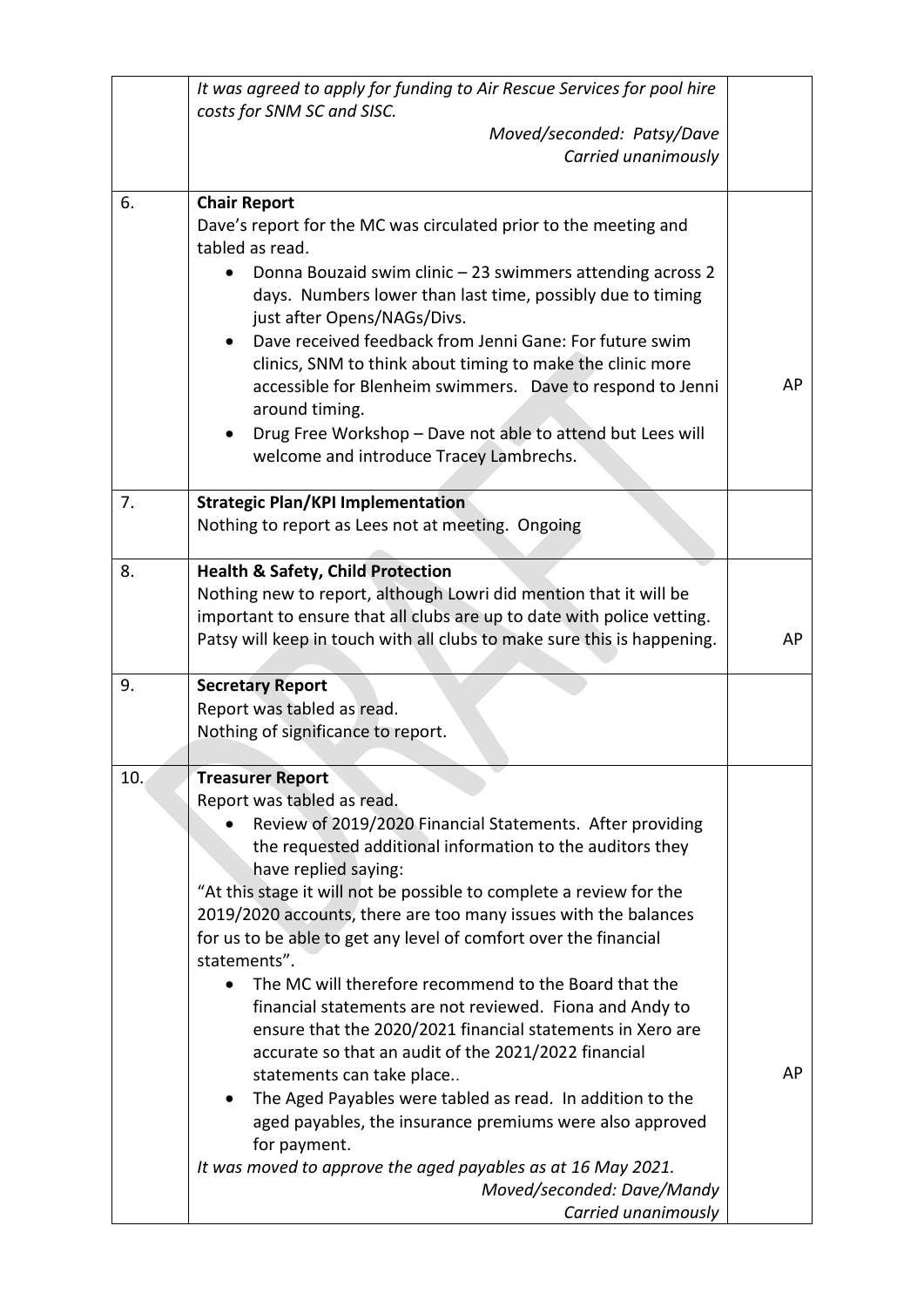| The draft 2020/2021 SNM Swim Meet reconciliation was<br>$\bullet$<br>tabled as read. Cost of ribbons need to be included and then<br>it can be finalised.<br>Discussion around profit share split. Dave to track down<br>latest decision and circulate before next meeting when the<br>profit share split will be approved for payment.<br>Discussion around the split for South Island/Makos meets.<br>$\bullet$<br>Currently: Host region will receive all profits from SI meets,<br>and the host region decides how this will be split with any<br>host club. Currently 60:40.                                                                                                                                                                                                                  | AP<br>AP |
|----------------------------------------------------------------------------------------------------------------------------------------------------------------------------------------------------------------------------------------------------------------------------------------------------------------------------------------------------------------------------------------------------------------------------------------------------------------------------------------------------------------------------------------------------------------------------------------------------------------------------------------------------------------------------------------------------------------------------------------------------------------------------------------------------|----------|
| <b>Registrar Report</b><br>Report tabled and discussed.<br>The cancellation of the Tasman meet on 5 June was<br>approved. Patsy to update calendar to reflect this.<br>SNM Short Course - meet flyer needs to be approved by MC.<br>This has been circulated. Please email Patsy with any<br>feedback by Monday 24 May.<br>SI Champs - Lowri noted that BSC currently have 8 swimmers<br>who have qualified for this meet. This number could be                                                                                                                                                                                                                                                                                                                                                    | AP<br>AP |
| bumped up to approximately 30 swimmers if the QTs for the<br>50's are removed. This would also help boost the number of<br>available TOs from Blenheim.<br>TOs are currently thin on the ground.<br>$\blacksquare$<br>Ron Clarke very happy to come and does not require any<br>$\blacksquare$<br>payment for his costs. This will be a great opportunity for<br>some of the SNM TOs to be signed off for next level of<br>officialdom. Patsy to go out to TOs and send them the<br>criteria.<br>Patsy has asked Fiona from Swim Canterbury West Coast to<br>attend the meet to help her on at the Recorders desk.<br>It was moved to offer to pay for Fiona's transport and<br>accommodation costs to attend the South Island Short Course<br>Champs meet.<br>Moved: Dave<br>Approved unanimously | AP       |
| SISC apparel. Two designs were submitted. These to be<br>circulated to the MC so a decision can be made. Apparel will<br>be pre-ordered by swimmers so no up-front costs for SNM.<br>Streaming. Lowri spoke to the Streaming Company who<br>streamed DIVS and asked them for a quote. Discussion<br>around various options although all agreed that it was better<br>to have no streaming than poor quality streaming.<br>Makos committee are meeting 20 May and will make a<br>$\blacksquare$<br>decision about the QTs for the 50m events. Once this is                                                                                                                                                                                                                                          | AP<br>AP |
| finalised the meet flyer can be distributed and the meet can<br>be opened on the database.                                                                                                                                                                                                                                                                                                                                                                                                                                                                                                                                                                                                                                                                                                         |          |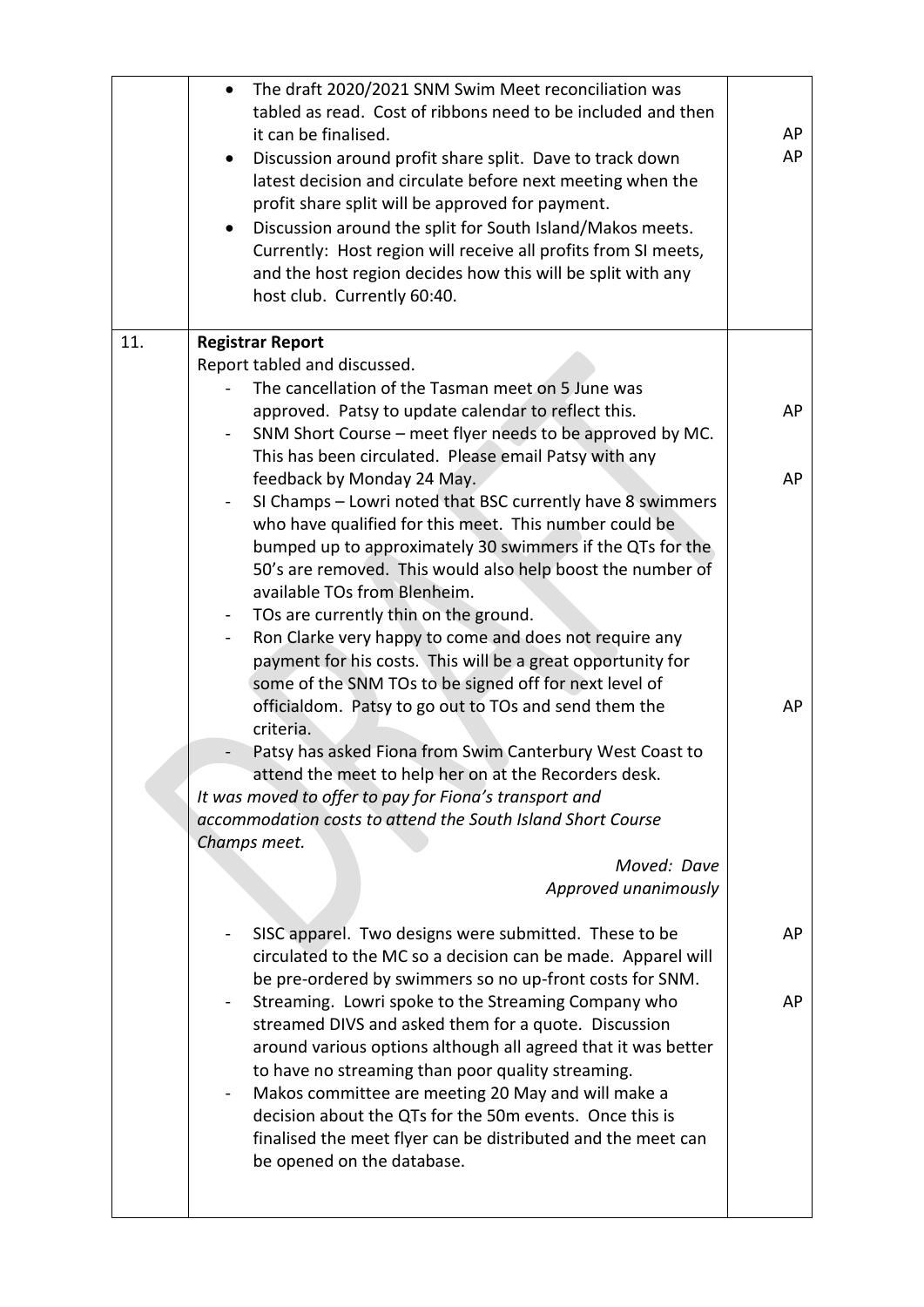|     | <b>SNM Records:</b>                                                                      |    |
|-----|------------------------------------------------------------------------------------------|----|
|     | It was moved to ratify the SNM records set at 2021 NAGs.                                 |    |
|     | Moved/seconded: David M/Andrew                                                           |    |
|     | Carried unanimously                                                                      |    |
|     |                                                                                          |    |
|     | SNZ Admin meeting:                                                                       |    |
|     | Policy 007 - waiting for this to be released as this will<br>$\bullet$                   |    |
|     | determine how times from meets will be used.                                             |    |
|     | Regions will have to nominate their 10 designated meets by<br>$\bullet$<br>30 June 2021. |    |
|     | Police vetting - Patsy asked if there will be a cost to police<br>$\bullet$              |    |
|     | vet after 1 July when all vetting will be done via SNZ, but did                          |    |
|     | not receive an answer to this.                                                           |    |
|     |                                                                                          |    |
|     | Standing Orders - Pete Harman is doing a review of all                                   |    |
|     | Standing Orders. At the last Board meeting it was agreed                                 |    |
|     | that the SNM balance date would change to 30 June so this                                |    |
|     | SO needs to be updated and published online, and all clubs                               |    |
|     | notified. Patsy to advise Pete that the Financial SO is a                                | AP |
|     | priority.                                                                                |    |
|     | Calendar meeting. Discussion around process.<br>$\blacksquare$                           |    |
|     | It was agreed that the Board will meet with regions coaches<br>$\bullet$                 |    |
|     | on 22 May to get input on where 10 designated meets should                               |    |
|     | be placed on the calendar as well as SNM LC and SC meets.                                |    |
|     | Clubs will then be contacted to see who would like to host                               |    |
|     | each of the 10 designated meets.                                                         |    |
|     | Calendar meeting to be held to include development meets                                 |    |
|     | on the SNM calendar (including a purpose for each meet).                                 |    |
|     | It was noted that the SNM Country & Town meet was not                                    |    |
|     | considered a regional meet that could sit outside the 10                                 |    |
|     | designated meets (that is, SNM cannot have 10 designated                                 |    |
|     | meets + LC + SC + C&T). However, it could definitely be                                  |    |
|     | considered as one of the 10 designated meets for the region                              |    |
|     | so SNM would have $LC + SC + C&T + 9$ additional designated                              |    |
|     | meets.                                                                                   |    |
|     | Patsy will contact all coaches before 22 May to ensure their                             | AP |
|     | attendance at meeting, or get their input.                                               |    |
|     |                                                                                          |    |
|     | Police Vetting accreditation. All agreed on getting cards and                            | AP |
|     | lanyards similar to SCWC. Patsy to get specific quote for                                |    |
|     | SNM.                                                                                     |    |
|     |                                                                                          |    |
| 12. | <b>Publicity/Communication Report</b>                                                    |    |
|     | No report this month.                                                                    |    |
|     | Patsy's facebook posts for DIVS were acknowledged and                                    |    |
|     | recognised. It was fantastic to have a list of events and                                |    |
|     | swimmers and then the results. Patsy was thanked for her<br>work on this.                |    |
|     |                                                                                          |    |
|     |                                                                                          |    |
|     |                                                                                          |    |